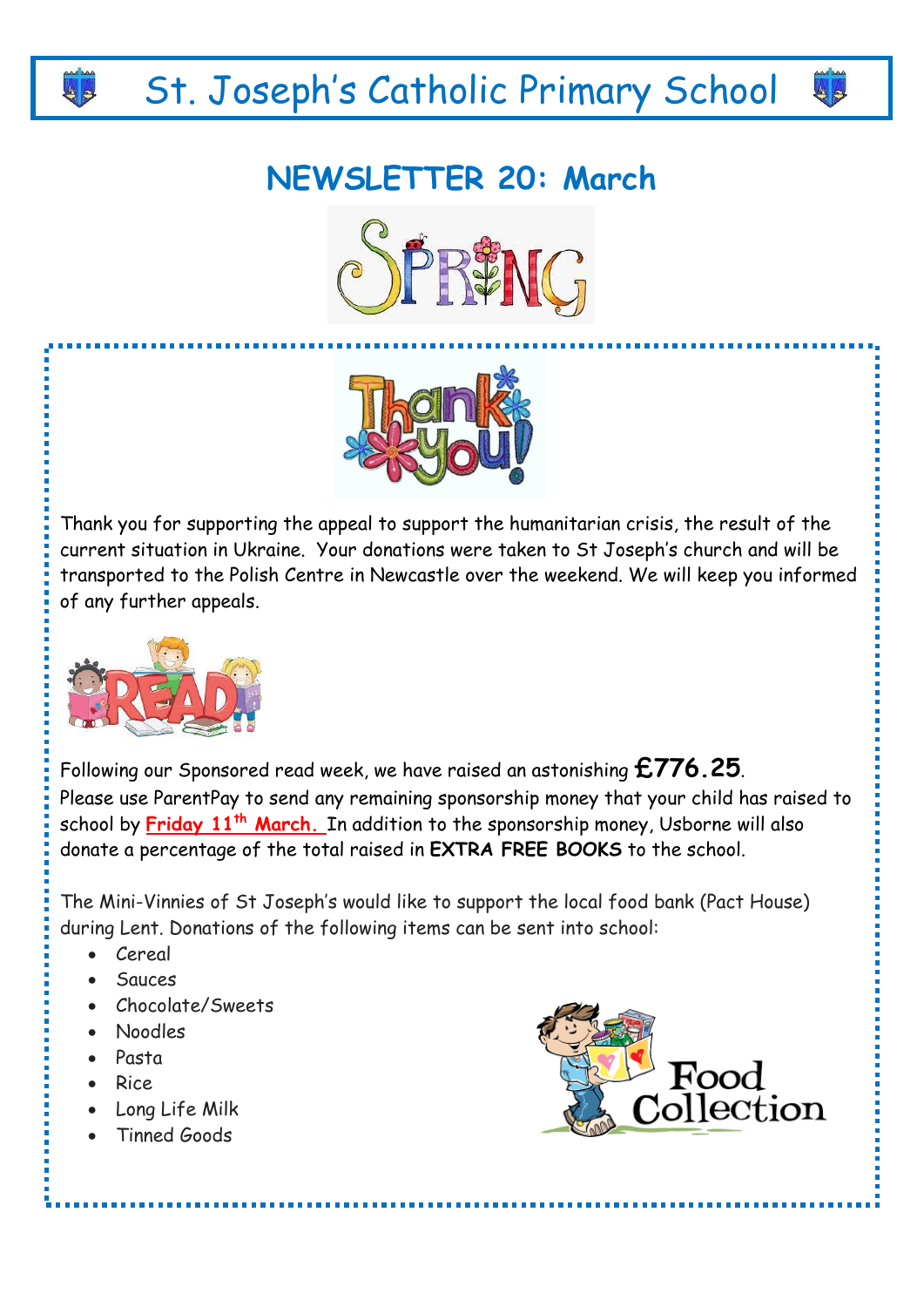#### **School Photographer**

Children will be having individual photographs taken on Monday 4th April 2022. Year 6 will also have a class photograph taken.

#### **Medication Creams, Lip Balms etc**

A reminder that any medication including creams, lip balms etc, either prescribed or bought over the counter, must have a signed consent form before it can be administered in school. All medication must be handed to the school office or the class teacher.

#### **Picking up at the end of the day**

If some one different is picking your child up at the end of the school day can you please let the teacher or the office know. If we have not received a telephone call then staff will contact parents before your child can be released.

### **Mother's Day Tea**

A reminder that if you wish to attend the Mother's Day tea this must be booked & paid for via ParentPay **by Monday 14th March**

Mother's Day tea will be served in the hall (please note that children will not be having tea) and each class will come into the hall and do a performance at both sittings.

If you have a child in Nursery, Reception, Year 1 & Year 2 you are invited to attend on Friday 25<sup>th</sup> March at 9.00am.

If you have a child in Years 3, 4 5 & 6 you are invited to attend on Friday 25<sup>th</sup> March at 1.30 pm.

If you have children in both Key Stages please book **either** the morning **or** afternoon (**not both)**.

We will also be holding a raffle on this day and would be grateful for any donation of raffle prizes.